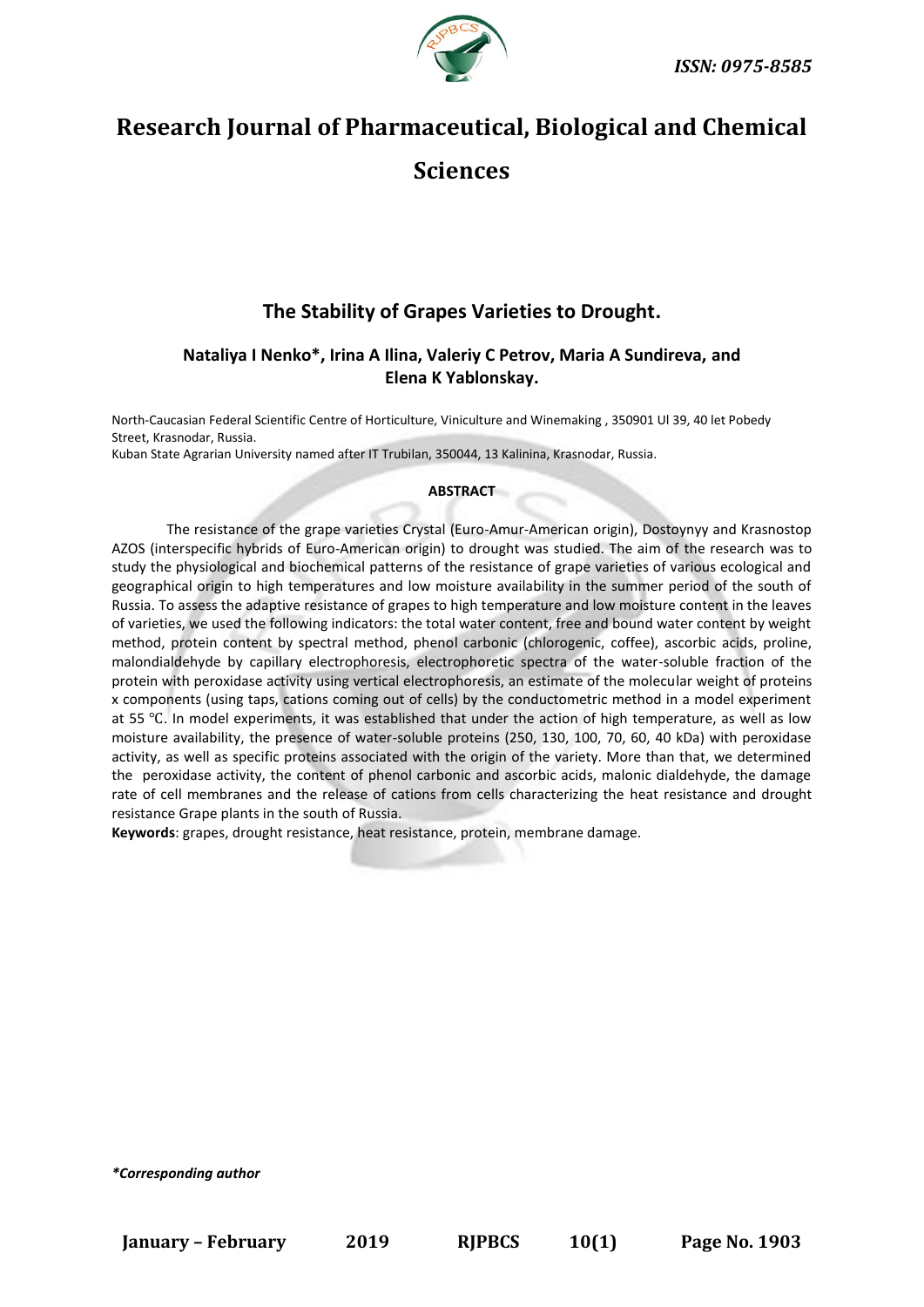

#### **INTRODUCTION**

The issues of increasing the resistance of grape plants to abiotic and biotic environmental factors occupy one of the main places in solving the problem of designing highly productive ampelocenoses. They have acquired particular urgency in recent years due to local changes in climatic conditions [1, 2]. Hydrothermal conditions of the south of Russia favor obtaining high yields of grapes that can withstand competition in the international market. At the same time, obtaining stable high yields of grapes is limited by the impact of such adverse environmental factors as winter frosts, especially after long warm weather, extremely high temperatures, and very low moisture availability in summer. Therefore, only varieties that combine high productivity, good quality with adaptability to the conditions of this region can be successfully cultivated here on a fairly wide scale. This necessitates the improvement of the grape assortment by growing varieties that are better adapted to the weather conditions of the growing areas [3, 4]. The key issue of adaptation is the study of the realization of the potential, genetically determined capabilities of the organism in response to exposure to adverse environmental factors [2, 5].

Comprehensive assessment of grape plants according to physiological and biochemical parameters, which can be used as indirect diagnostic methods, allows us to obtain a more reliable characteristic of the resistance of genotypes to adverse weather and climatic conditions [6, 7]. In this regard, it is especially important to study the physiological and biochemical patterns of adaptation of grape plants, ensuring the orderliness and regulation of physiological processes.

The aim of the work is to study the physiological and biochemical patterns of the resistance of grape varieties of various ecological and geographical origin to high temperatures and low moisture availability in the summer period of the south of Russia.

#### **MATERIALS AND METHODS**

The research was conducted on the basis of the ampelographic collection of the Anapa Zonal Experimental Station of Viticulture and Winemaking, located in the city of Anapa, the quarter of technical grape varieties on the southern carbonate black soil, as well as the collective center "Instrument-Analytical" and the Laboratory of Plant Physiology and Biochemistry of the North Caucasian Federal Scientific Center of Horticulture, Viticulture and Winemaking. Plants of one year (q995), stock Kober 5BB. Formation is a bilateral,high stump cordon of the AZOS. Landing layout 3 x 2.5 m. The objects of research are grape varieties of different ecological and geographical origin and ripening periods: control - Crystal variety of early ripening (interspecific hybrid of euro - Amur - American origin), varieties Dostoynyy and Krasnostop AZOS of average maturity (interspecific hybrids of Euro-American origin).

Crystal grade. Variety of Hungarian selection. Technical purpose. The parent pair:"Amur" X Challotsi Loiosh and Hungarian variety Villar Blanc. A variety of very early ripening, frost-resistant (up to -27 ℃). High yield. The color of the berries is yellowish green. The taste is harmonious. The cluster is medium dense, weighing 180-200 g. Berries are distinguished by tender and sweet flesh. Sugar content is from 17 to 18%, and acidity is from 6 to 7 g / I. The clusters are distinguished by an almost conical shape of a standard size. The weight of each bunch can reach up to 180-200 g. Most of the clusters are dense and only a few are slightly friable.

Dostoynyy variety. Variety selection: AZOSViV. Technical purpose. The parent pair: the phylloxeroresistant Dzhemete X Muscat of Hamburg. The variety of medium ripening period, phylloxero-resistant, can be grown on its own rootsbut is affected by mildew and oidium. The cluster is large, weighing 254 g. Brushes are conical, differ in average density, their size is average. Sugar content – 18.2%, acidity – 8.5 g / I. The taste is simple, used to prepare dry wines. Tasting assessment of dry wine is 8.3 points.

Krasnostop AZOSvariety. Variety selection: AZOSViV. Technical purpose. Parent couple phylloxeroresistant Dzhemete X Krasnostop Anapsky. Maturation period is medium early. The acidity of the juice of berries is 8 g / l, the sugar content is 24%. The shape of the brush is cylindrical medium density. The cluster is small, weighing 120-130 g. The pubescence of the underside of the leaf is weak. Flowers:hermaphroditic.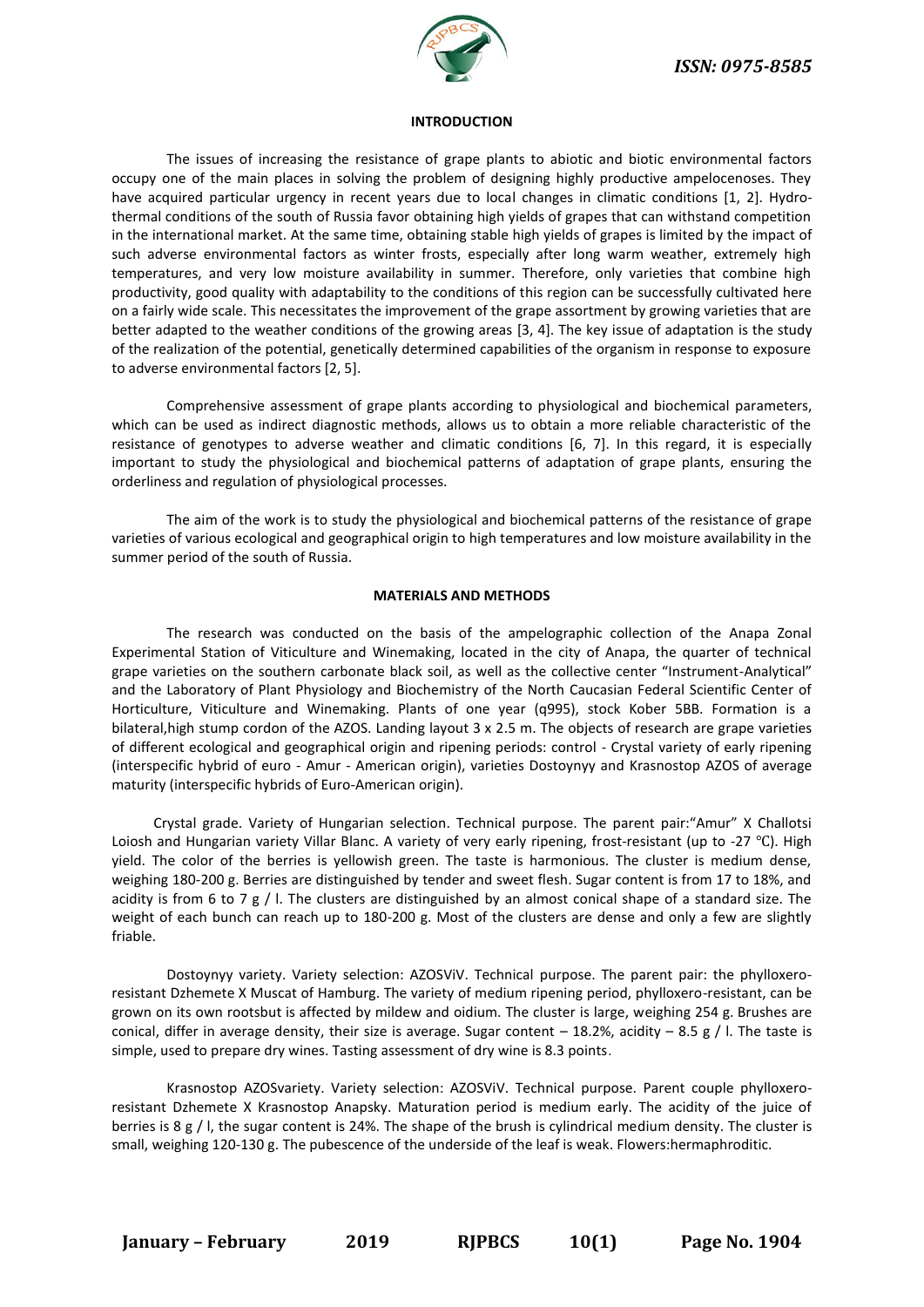

To assess the adaptive resistance of grape varieties to abiotic stresses, we determined the humidity, the content of free and bound water by the gravimetric method [8]. To determine the content of free water, samples of leaves weighing 1 g. were triply dried for 24 hours in the open air, after which they were weighed. To determine the content of free water, the difference in weight was attributed to the mass of the total water content. To determine the total water content, the leaves of the sample weighing 1 g in triplicate were dried in a thermostat to constant weight at 105 ℃. The difference between the wet weight and the dry weight was attributed to the weight of the wet weight, and the water content of the shoots was determined as a percentage. The difference between the water content of the shoots and the content of free water was used to find the content of the bound form of water in the samples and expressed as a percentage.

The protein and pigment content was determined by the spectral method [9, 10]. To determine the protein content in the samples of the shoots, weighed samples weighing 1 g in triplicate were used. Samples were put in liquid nitrogen. For protein extraction, a buffer was used, 100 ml of which contained 0.48 mg of 0.1 M Tris, 0.1 g of ascorbic acid, 0.08 g of EDTA, 0.18 g of sodium diethyldithiocarbomate, 0.145 g of sodium chloride, 2.0 g of polyethylene glycol, and the rest was bidistillate to the mark.

After homogenization, the samples were infused for 2 hours in the above buffer and then centrifuged cold. The centrifugal was poured into separate tubes, and the pellet was re-filled with buffer. The extraction was performed three times, the centrifugate for each sample was combined in flasks per 100 cm<sup>3</sup> and adjusted to the mark with buffer. The resulting solution was poured into quartz cuvettes with a thickness of 10 mm. The optical density of the solutions was determined on a UNICO 2800 spectrophotometer at 280 nm. The calibration curve was used to determine the protein content (mg / g) in the sample. The content of phenolcarboxylic (chlorogenic, caffeic), ascorbic acids, and the amino acid Proline was determined by capillary electrophoresis [11]. For this plant material weighing 1 g in triplicate, each was crushed in liquid nitrogen, then placed in a fluoroplastic container of the microwave mineralizer "Minotaur," added 25 cm<sup>3</sup> of 10% aqueous alcohol-rectified "Extra" and set the container in the magnetron of the mineralizer. It was done in the "decomposition without pressure" mode, using 10% of the power of the mineralizer magnetron for 10 minutes. In this case, phenolcarboxylic and free amino acids were extracted.

After the specified time, the container was removed from the microwave mineralizer, cooled under natural conditions for 5 minutes, and the resulting liquid was quantitatively transferred to 25 cm<sup>3</sup> volumetric flasks using an additive of the initial water-alcohol mixture. Further, the quantitative determination of the content of these components was carried out on a Capel 105 R instrument equipped with an ultraviolet photometric detector operating at a wavelength of 254 nm. A quartz capillary with a length of at least 0.5 m Joe detector, an internal diameter of 50-100 mkm, a source of high voltage of positive polarity with adjustable voltage from 1 to 25 kV and a personal computer with appropriate software for collecting and processing information were used. The determination of the desired values of the content of the analyzed substances was carried out with the following parameters: positive voltage on the capillary  $-16$  kV, analysis time  $-15$  minutes for ascorbic, chlorogenic, caffeic acids. Individual compounds were identified by the additive method. For malonic dialdehyde, the following operating parameters were established: the SF detector wavelength was 270 nm, a negative voltage – 25 kV, the sample dosing was pneumatic at 30 mbar for 5 s at a voltage of 0 kV, the analysis time was 10 minutes [12].

The conditions for registration of electrophoregram samples corresponded to the conditions for registration of electrophoregrams of calibration solutions. Individual compounds were identified by the additive method. The analyzes were performed on a capillary electrophoresis system in a quartz capillary with an effective length of 0.5 m and an internal diameter of 75 mkm. An aqueous lead electrolyte containing 0.33% boric acid, 0.05% sodium tetraborate and 0.5% isopropanol was used for the analysis with positive voltage polarity and detection wavelength – 254 nm. The heat resistance of grape plants was determined by the conductometric method by measuring the electrical conductivity of an aqueous solution of electrolytes exiting distilled water from leaf cuttings (a sample of 20 leaves) of the control sample (exposure time: 3 hours at 20 ℃), the sample subjected to temperature stress (exposure time: 1 hour at 55 ℃), and the sample subjected to a temperature of 100 ℃ (exposure time: 15 minutes at 100 ℃). Assigning the difference between the electrical conductivity of samples obtained when exposed to temperatures of 55 ℃ and 20 ℃ to the difference of electrical conductivity of samples obtained when exposed to temperatures of 100 ℃ and 20 ℃ allows one to calculate the damage factor of the membranes, which characterizes the heat resistance of grape varieties [13]. Plant resistance to high temperatures and low moisture availability in the summer period was studied in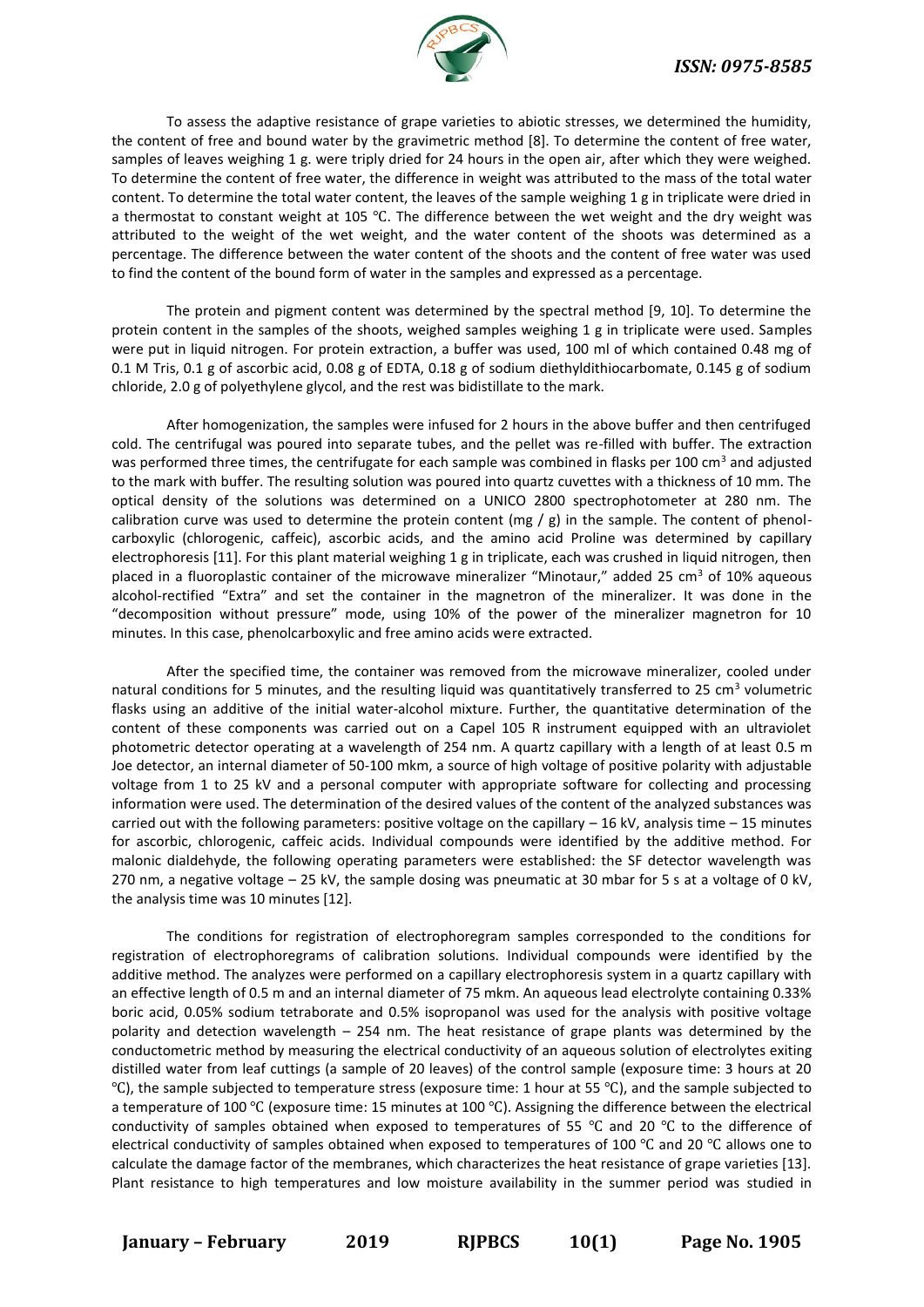

natural conditions and in modeling stress (forced dehydration; temperature of 55 ℃). Experimental data were processed using conventional methods of variation statistics. [14]. For physiological and biochemical studies, a UNICO 2800 spectrophotometer, an AGAT-2 conductometer, a Kapel 105 R capillary electrophoresis instrument, an Acom JW-1-3000 scale and an analytical scale, LE-402 centrifuge, Type-310, TsLN-16, LOIP LB-163 water bath (TB-6/24-VK), SESH-1drying cabinet were used.

#### **RESULTS AND DISCUSSION**

For the analyzed period 2015-2017, in the city of Anapa, the summer of 2017, in contrast to the preceding 2015 and 2016, was more favorable for grape plants (Figure 1).



#### **Fig 1: Hydrothermal conditions of the summer period, 2015-2017, Anapa-Taman zone (Russia).**

In July, a large amount of precipitation fell, but in August there was a drought and the air temperature reached 38 ℃.



## **Fig 2: Hydration of leaves of grape varieties in conditions of the summer period of 2017, Anapa-Taman zone (Russia).**

The study of the dynamics of the water regime of grape varieties in the summer period of 2017 made it possible to establish a decrease in the water content of the leaves in July and August compared to June. In the Krasnostop AZOS variety, the decrease in precipitation did not have a significant effect on the water content of the leaves (Kkorrel. -0.25); in the Kristall variety, their influence was more significant (Kkorrel. - 0.84); the Dostoynyy variety (Kkorrel. -0.67) occupied between them an intermediate position. The increase in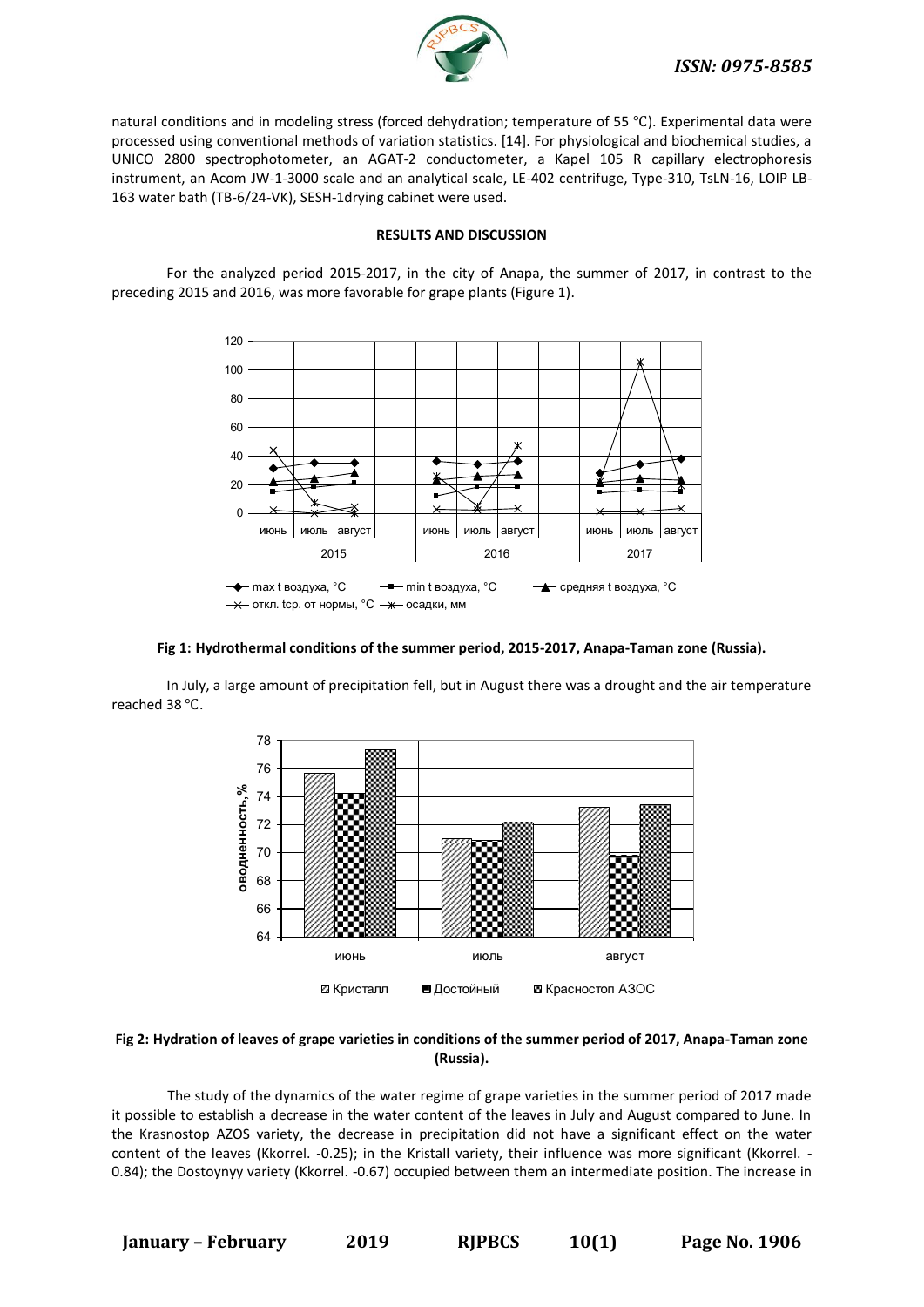

maximum air temperature in July and August in comparison with June had a more significant effect (Korrel. - 0.8 - -0.99) on the water content of leaves of varieties of the Euro-American origin and less influence on the Kristall variety (Kkorrel. 0.61). The change in the minimum air temperature had a greater effect on the water content of the leaves of the Kristall (Kkorrel. -1) and Krasnostop AZOS (-0.96) varieties. Thus, the greatest influence on the water content of the grape leaves of the Dostoynyy variety has an extremely high air temperature, and the Crystal and Krasnostop varieties of the AES (Kkorrel - 1 / -0.96) experienced the minimum air temperature.

Therefore, the resistant variety that is more resistant to the extremely high temperature is Dostoynyy; the minimum air temperature and the low moisture content are favorable for the Crystal and Krasnostop AZOSvarieties.

The study on dynamics of the content of the bound water share in the leaves of grapes for the period from June to August allowed to establish that the content of the bound form of water in the leaves of the grapes correlated with the content of proline (Figure 3) [15].



## **Fig 3: Dynamics of the ratio of bound to free water and its dependence on the content of proline in the leaves of grape varieties in the summer period of 2017.**

The manifestation of drought in August 2017 contributed to the activation of oxidative processes in grape plants of the studied varieties [16].

To characterize the expressiveness of genetic systems of adaptation of the studied grape varieties to extremely high temperatures and low moisture supply in the summer period of 2017, heat and water stress proteins were studied using the example of proteins with peroxidase activity (Figure 4) [17, 18].



1 – marker; 2 – Dostoynyy; 3 – Dostoynyy drying; 4 – Dostoynyy heating; 5 – Krasnostop AZOS; 6 – Krasnostop AZOS drying; 7 – Krasnostop AZOS heating; 8 – Crystal; 9 – Crystal drying; 10 – Crystal heating

**Fig 4: Spectrum of water-soluble proteins (K, Na-phosphate buffer (pH 7.8) with the addition of 4% Triton X-100, with peroxidase activity in the leaves of grape varieties in August 2017.**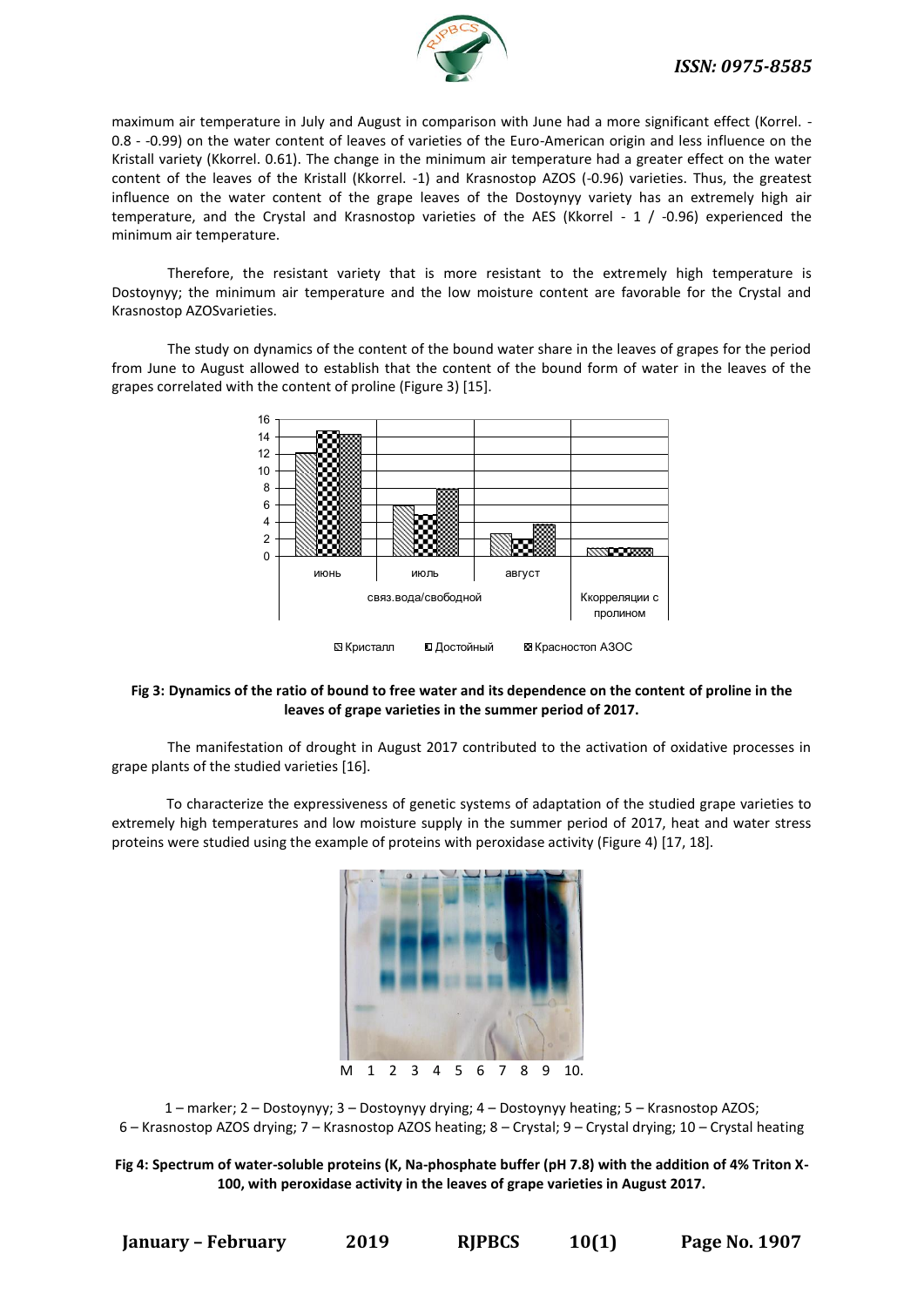

It was established that the protein complex (water-, salt-soluble protein fraction) of grape varieties when compared with taps of proteins with peroxidase activity, in the studied grape varieties is represented by proteins with a molecular weight of 250, 130, 100, 70, 60, 40 kDa.

The Kristall variety of the Euro-Amur-American origin is distinguished by a high content of proteins with peroxidase activity, followed by the Dostoynyy varieties and the Krasnostop variety of the AES American Euro grapes, with a reduced content of proteins with a molecular weight of 250 and 130 kDa, which may be related to their origin (parental the Dzhemete X Muscat Hamburg and Dzhemete X Krasnostop Anapsky form, respectively).

The Krasnostop AZOS variety's(the parent form: Krasnostop Anapsky), in comparison with the Dostoynyy variety (the parent form Muscat Hamburg), leaves contain less proteins with a molecular weight of 70 and 40 kDa, which is probably due to different parental forms.

Peroxidase activity in the studied varieties ranges from 0.03 to 0.09 sec-1, which is associated with differences in the spectra of proteins with peroxidase activity.

When warming and drying the grapes leaves in a model experiment in the Dostoynyy and Krasnostop AZOS varieties, an increase in the protein content with a molecular weight of 130 kDa and 100 kDa was found. It can be assumed that this was due to the presence of both of their parent form, Dzhemete.

Thus, it can be assumed that, in the studied grape varieties, Dostoynyy and Krasnostop AZOS, under the influence of high-temperature stress, heat stress proteins are the proteins with a molecular weight of 130, 100, and 70 kDa.In the Kristall variety, additionally, proteins with a molecular weight of 250 kDa have peroxidase activity.

It is known that most heat shock proteins are shoperones with a molecular weight of 70, 60, and 40 kDa, which protect proteins from denaturation, adhesion under high temperatures and help them adopt the correct conformation [17.18].

As is well known, when exposed to stress factors, endogenous phenol carbonic acids increase plant resistance to oxidative stress, exhibit antiradical properties [17, 19].

The high activity of peroxidase in the vine of the Crystal variety characterizes its increased resistance to oxidative stress and is consistent with a lower content of phenolcarboxylic and ascorbic acids than the Dostoynyy and Krasnostop AZOS varieties, which have lower peroxidase activity and higher phenolcarboxylic acids (Figure 5).



**Fig 5: The content of the sum of phenol carboxylic acids and ascorbic acid in the grape leaves in the summer period of 2017.**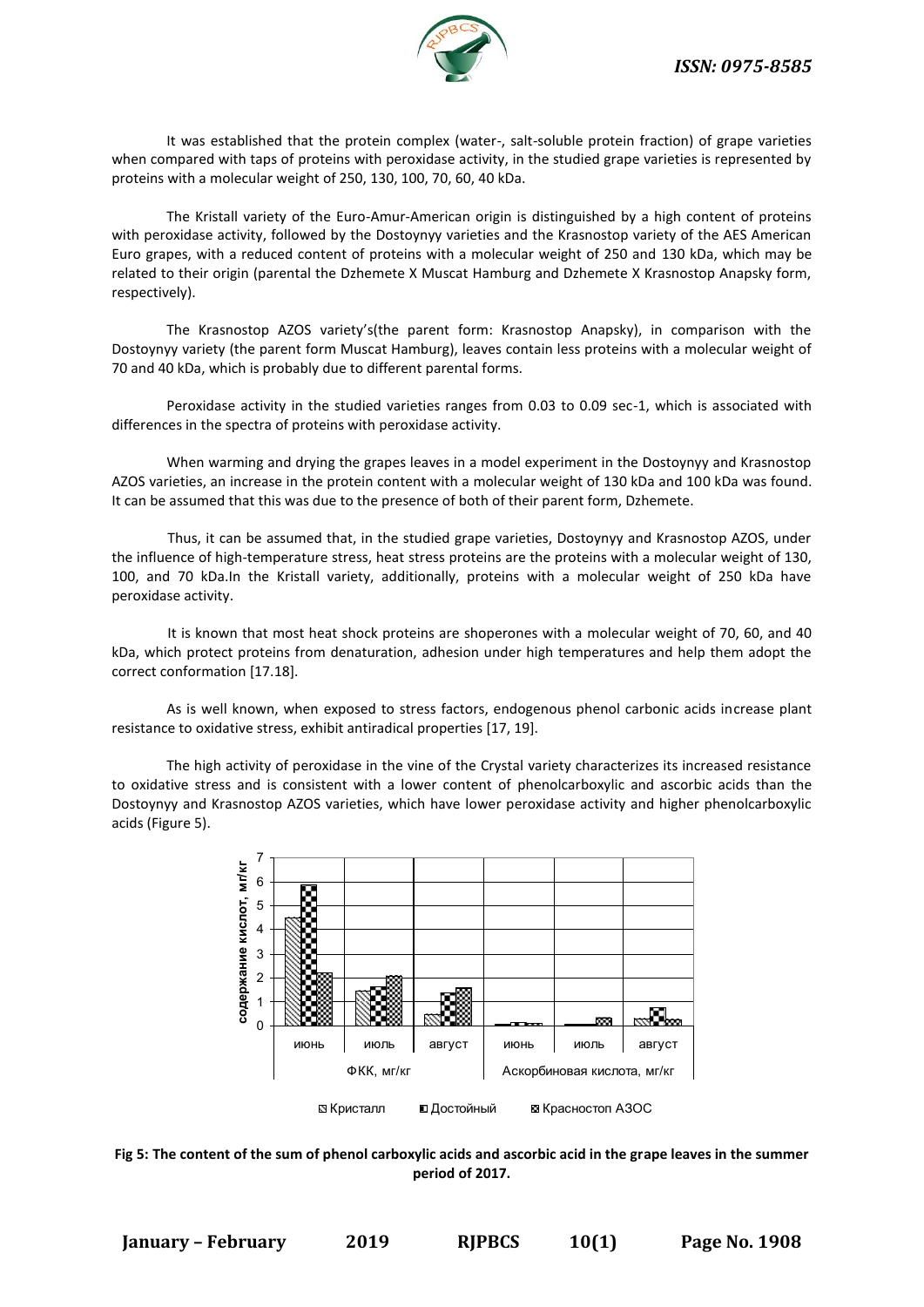

The increased content of ascorbic acid reduces the intensity of lipid oxidation of cell membranes, while maintaining their fluidity. Under the extreme conditions of August 2017, a higher content of ascorbic acid was noted in the Kristall, Dostoynyyvarieties, and the Krasnostop AZOS variety.

The content of malonic dialdehyde (MDA), a degradation product of polyunsaturated fatty acids, serves as an indicator of lipid oxidation (Figure 6) [17].



**Fig 6: The content of malondialdehyde in the leaves of grapes in the summer of 2017.**

In June 2017, in the Crystal, Dostoynyy varieties, the MDA content was lower (0.099 - 0.065 μmol / g) than it was in the Krasnostop AZOS variety (0.19  $\mu$ mol / g).

In August, with an increase in water and high temperature stress, MDA is less found in the leaves of the grape leaves Crystal and Decent (0.138 and 0.199 μmol / g) and more in Krasnostop AZOS (0.331 μmol / g). Consequently, the Krasnostop AZOS variety is less resistant to oxidative stress, high temperature and low moisture supply (the Anapo-Taman zone).



#### **Fig 7: Permeability of cell membranes in the leaves of grapes in the summer of 2017.**

The change in the content of MDA characterizes the destruction of the lipids of the cell membranes, hence, their permeability, as evidenced by the change in the coefficient of damage to the cell membranes and the amount of cations in cells (figure 7).